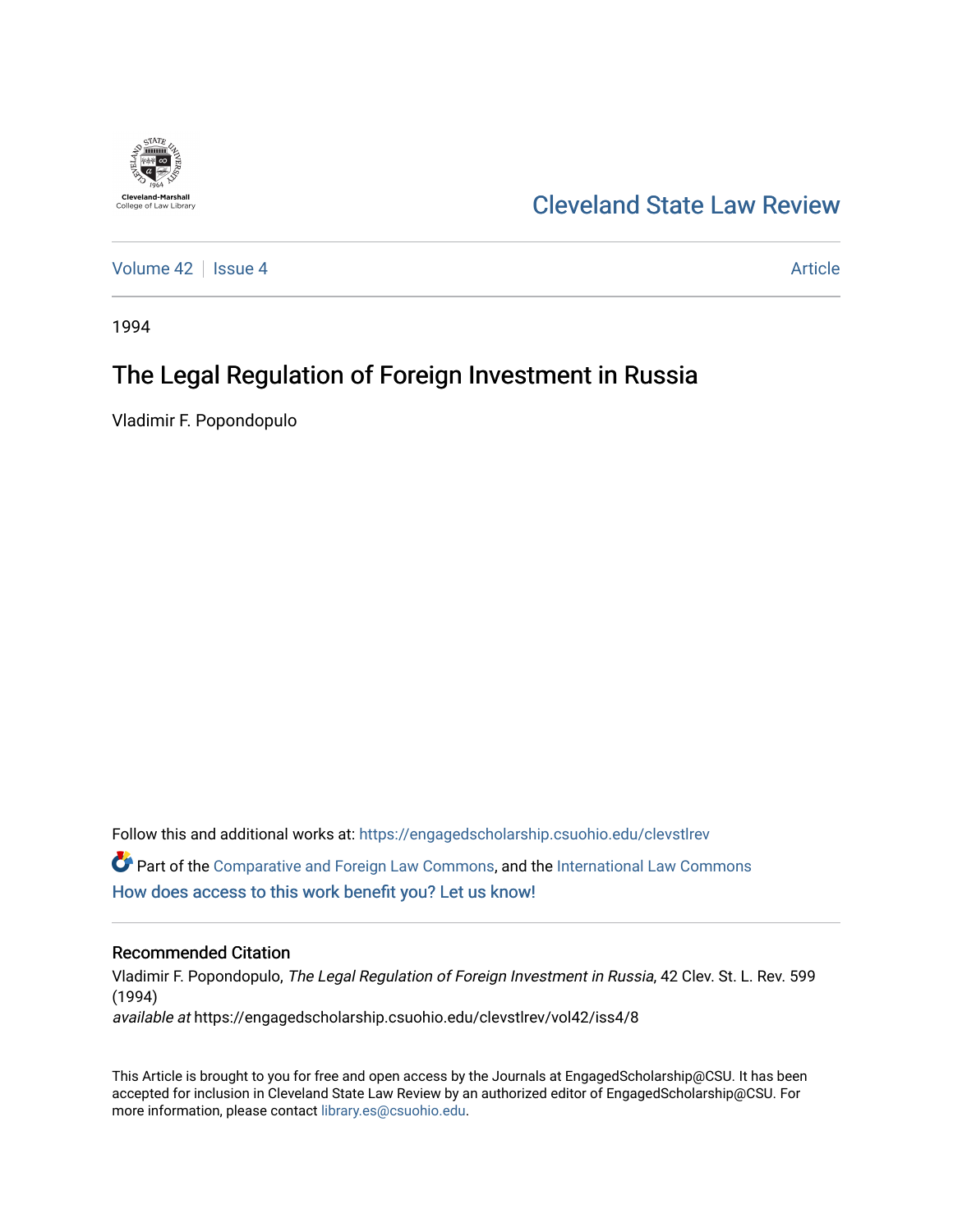### THE **LEGAL** REGULATION OF FOREIGN INVESTMENT IN RUSSIA

#### VLADIMIR F. POPONDOPULO (Translated by Edward R. Brown)<sup>1</sup>

The legal regulation of foreign investment in Russia is carried out in accordance with the Statute of the Russian Federation dated July 4, 1991, entitled, "Concerning Foreign Investment in the Russia Federation"<sup>2</sup> and in accordance with several other basic laws.

The statute prescribes the concept of foreign investment and the forms in which it may take effect, the procedure for the creation, operation and liquidation of foreign investment business enterprises, the procedure for the acquisition by foreign investors of ownership shares in the enterprise, its stock or other securities, the procedure for the acquisition by the foreign investor of the right to use real property and other property rights, the procedure for effecting foreign investment in free trade zones, and several other rules and regulations. Included in the notion of foreign investment are "all types of commercial and intellectual property invested by the foreign investor with the goal of achieving profits."<sup>3</sup>

Foreign investors can be foreign legal entities, foreign citizens, persons without citizenship, Russian citizens, persons maintaining permanent domicile abroad on condition that they are registered for the conduct of business in the country of their citizenship or permanent domicile, foreign governments, and international organizations.

Foreign capital can be invested in any target unless the law expressly prohibits foreign investments in such targets. Targets of foreign investment may be new business enterprises, reconstituted business enterprises that have

2Foreign Investments in the RSFSR Act, July 4, 1991, *available in* **LEXIS,** Europe Library, Sovleg File.

<sup>1</sup>Vladimir Feodorovich Popondopulo is the chair of the commercial law department at the St. Petersburg State University Law School. [Commercial law in Russian legal usage includes corporate and business law as well as commercial law as that term is generally used by American lawyers.] The chair which Dr. Popondopulo occupies was formerly held by Anatoly Sobchak, the reformist mayor of St. Petersburg. Edward R. Brown is the coordinator of Cleveland-Marshall College of Law's and

Case Western Reserve University School of Law's teacher and student exchange program with the St. Petersburg and Volgograd State University law schools. Mr. Brown served as translator for Professor Popondopulo when he lectured in Cleveland in September and October 1994.

Dr. Popondopulo prepared this article based on a lecture which he gave at Cleveland-Marshall College of Law on September 29, 1994. Mr. Brown prepared the footnotes.

*<sup>3</sup> Id.*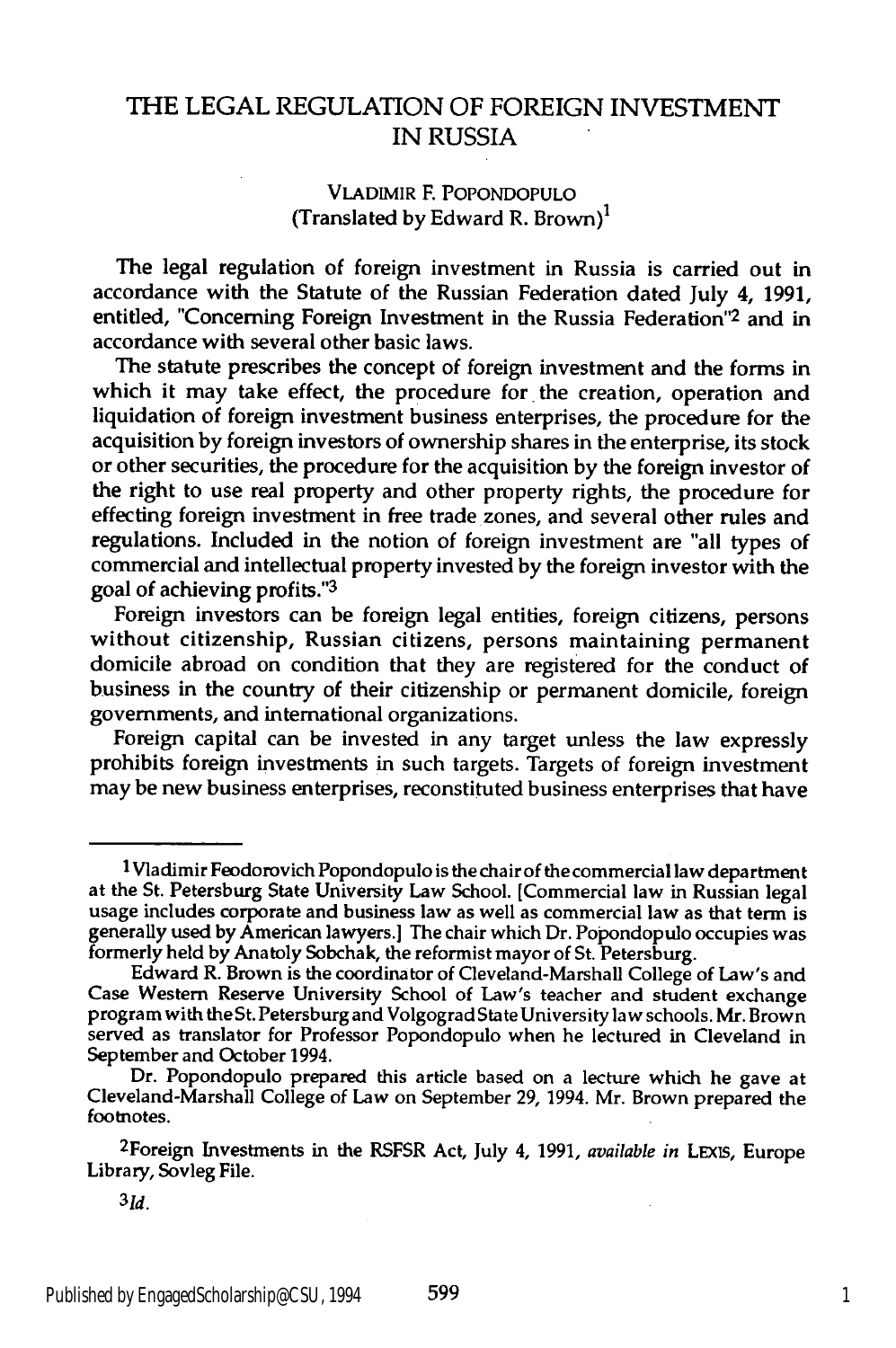600

already been active, or foreign investment may be undertaken **by** participation in the financing of construction of establishments in the public sector. Investment through participation in joint venture enterprises is encouraged. Foreign investors can also participate in the privatization process of governmental enterprises.

Prescribing the guaranties for foreign investment the July 4,1991, law above all contemplates that the legal environment for foreign investment cannot be less favorable than the legal environment for investment activity of Russian legal entities and citizens, except in cases specifically contemplated in the law. In particular, foreign investment is not subject to nationalization, requisition or confiscation, except in those exceptional circumstances contemplated in the law. In the case of nationalization or requisition prompt, adequate and effective compensation must be paid to the foreign investor, who is entitled to damages, including damages for lost profits, in a currency acceptable to the foreign investor. In this regard the decision of the office of the executive branch conducting the confiscation can be appealed to the courts.

Disputes relating to the compensation for confiscated foreign investments, including disputes about questions of amount of compensation, the conditions or the procedures for payment of compensation may be referred either to the Supreme Court or the Supreme Commercial Court of the Russian Federation if there is no other forum contemplated **by** international agreement operating on the territory of the Russian Federation. But **by** agreement of the parties disputes may be reviewed **by** an arbitration tribunal designated in the investment agreement.4

Foreign investors, after the payment of all appropriate taxes, are guaranteed noninterference with the repatriation in a foreign currency of the income received on such investment. The income received **by** the foreign investor in rubles may be reinvested in businesses in the Russian Federation. In order to effectuate the monetary means for such reinvestments foreign investors may maintain cash and payment accounts in banks on Russian territory, but without right of repatriation abroad of sums in such accounts. However, foreign investors may utilize their ruble accounts to purchase foreign currency on the domestic currency exchange in accordance with procedures contemplated **by** Russian legislation, that is through duly authorized banks.

What are the procedures for the establishment of foreign investment business enterprises? These business enterprises are established and operate under the legal forms of enterprises contemplated in the Statute of the Russian Federation dated December **25, 1990,** entitled "Concerning Business Enterprises and Business Enterprise Activity." There can be established and operated business enterprises with a share ownership **by** foreign investors, i.e., joint ventures, but also through subsidiaries or affiliates of foreign enterprises; or through business enterprises wholly belonging to foreign investors, or their

<sup>4</sup>For an extensive analysis of the judicial and arbitration forums where disputes between foreign and Russian parties may be heard, see Volker Viechtbauer, *Arbitration in Russia,* **29 STAN. J. INT'L** L. **355 (1993).**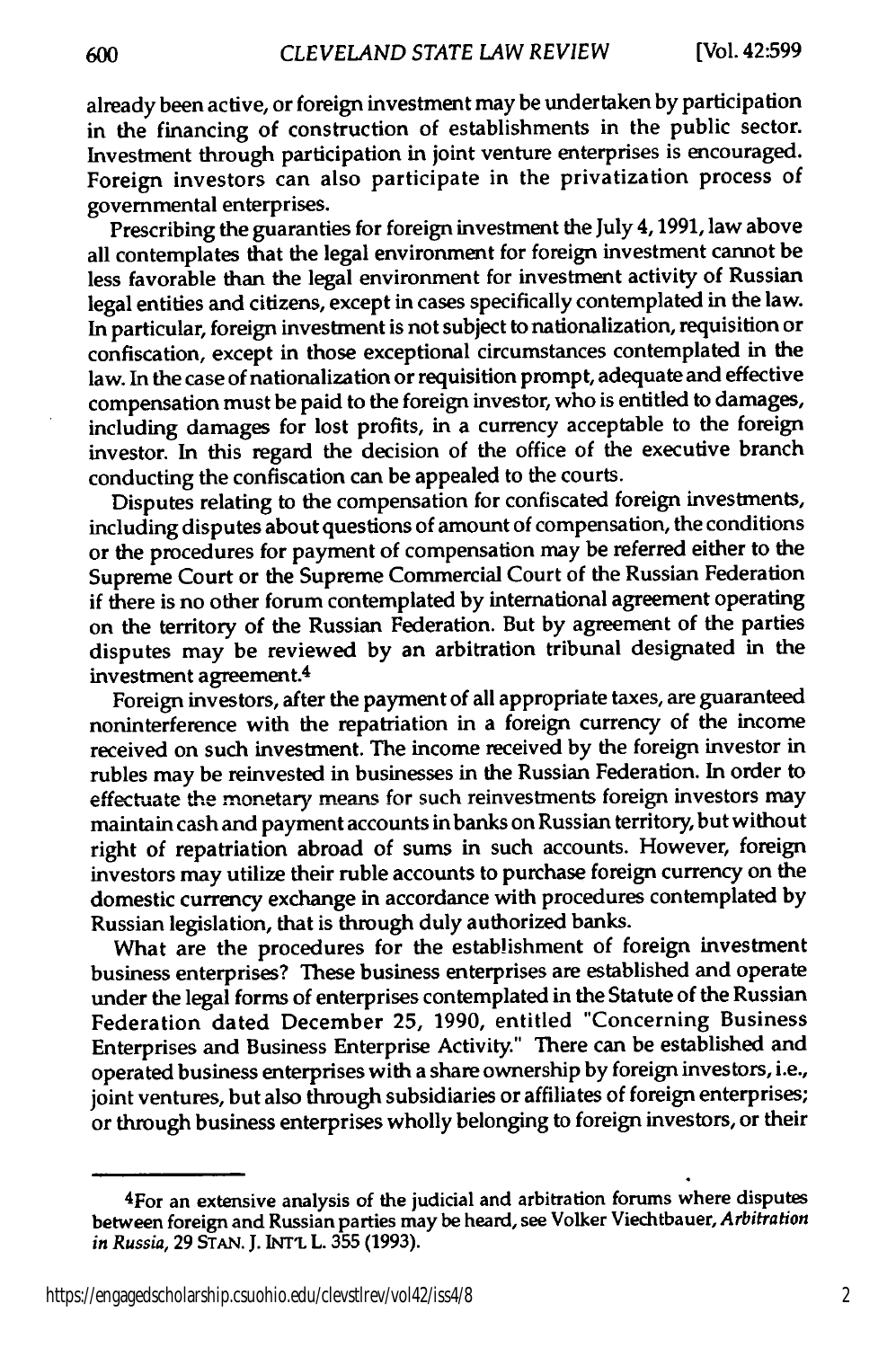subsidiaries or affiliates; or through affiliates and agent representatives of foreign legal entities.

The charter document of the foreign investment enterprise must prescribe the nature and business purpose of the enterprise, the allocation of ownership shares, the amount and procedure for the establishment of the stated capital, the amount of the participatory shares, the structure, composition and authority of the board of directors, the procedure for corporate decision making, those decisions requiring unanimous or special majority consent, and the procedure for the liquidation of the enterprise. The allocation of the investment in the stated capital of the enterprise is set **by** consent among the shareholders. The value of the investment may be effected in rubles or in a foreign currency converted to a ruble value at the exchange rate quoted **by** the Bank of Russia.

Government registration of the foreign investment enterprise is accomplished through the Ministry of Finance of Russia and through those government offices duly authorized **by** the Ministry. In particular, in St. Petersburg, registration is effected through the committee of external economic relations of the city mayor's office.

Government registration of the foreign investment enterprise is accomplished with the submission of the following documents:

- **1.** *For joint venture enterprises-*
- written application of the incorporators with the request to effect registration;
- two authenticated (with notarization) copies of the incorporation documents, including the charter and by-laws of the joint venture enterprise;
- for the participating Russian legal entities: an authenticated (with notarization) copy of the decision of each proprietor or controlling shareholder relative to the formation of the enterprise or a copy of the decision to this effect by the board of directors, and also an authenticated (with notarization) copy of the charter and by-laws or other incorporation documents for each Russian legal entity participating in the formation of the joint venture enterprise; and,
- for each foreign investor: documentation respecting the credit worthiness of the foreign investor, issued **by** the bank whose customer is the foreign investor, with an authenticated translation into the Russian language, and also a certified extract of registration of the foreign investor entity from the appropriate records of the country or state of incorporation or organization or principal place of business of the foreign investor or equivalent documentation of the status of the foreign investor in accordance with the laws of the country or state of its principal place of business or domicile with an authenticated translation into the Russian language.
- 2. *For business enterprises wholly owned by foreign investors-*
- written application for registration by the foreign investor;
- two authenticated (with notarization) copies of the incorporation documents, including charter and by-laws of the enterprise;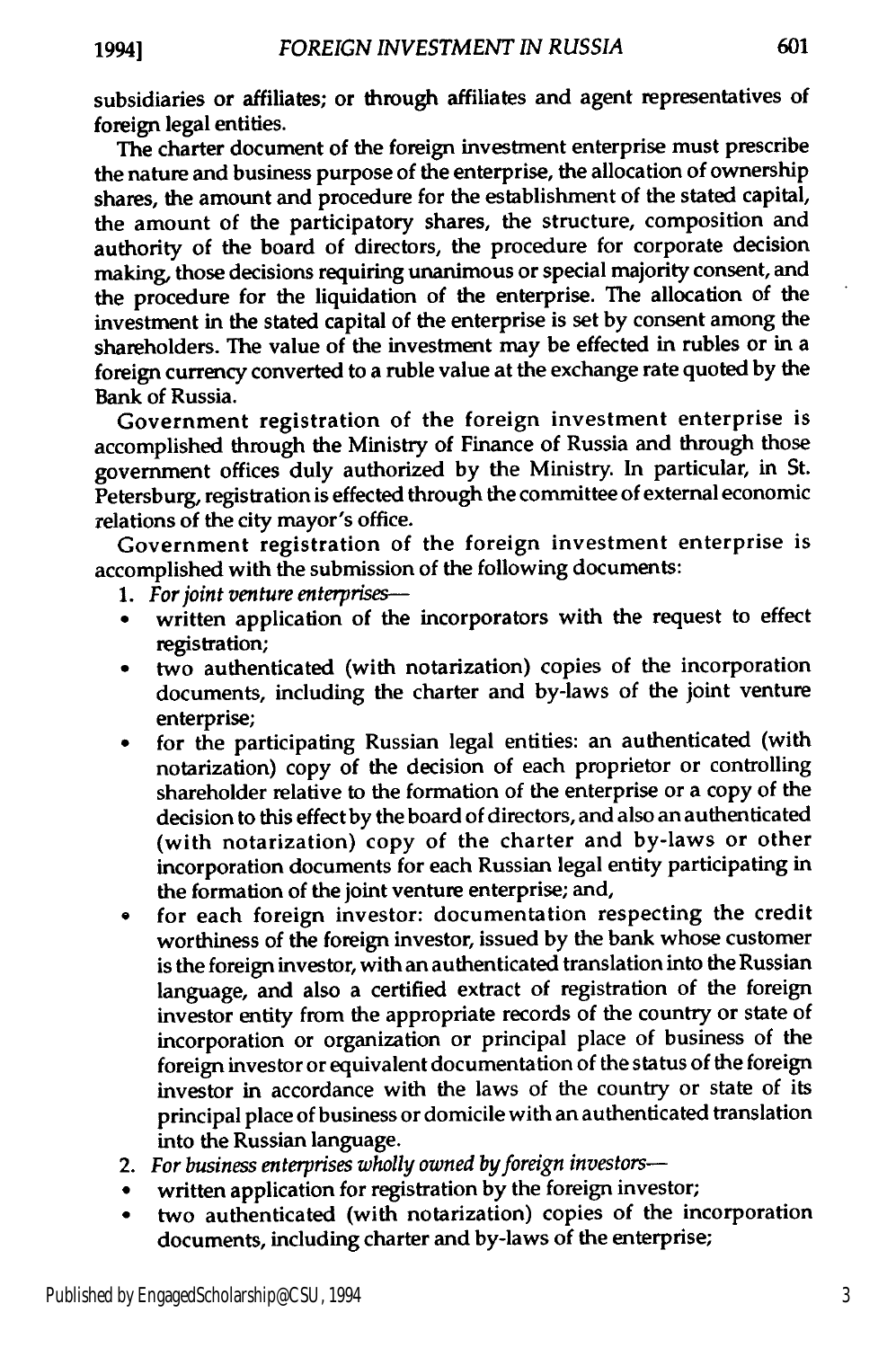- **"** documentation as to credit worthiness of the foreign investor issued **by** the bank whose customer is the foreign investor with an authenticated translation into the Russian language; and,
- certified extract of the registration of the foreign investor entity in the appropriate records of the country or state of incorporation or organization or principal place of business with an authenticated translation into the Russian language.
- 3. For affiliates of foreign investment enterprises or affiliates of foreign legal *entities-*
- application executed by the CEO or head of the enterprise establishing the affiliate, with a request to process registration;
- authenticated (with notarization) copy of the minutes of the board of directors or other governing organ of the enterprise respecting the establishment of the affiliate;
- authenticated (with notarization) copy of the charter and by-laws of the affiliate;
- authenticated (with notarization) copy of the incorporation documents (charter and by-laws) of the enterprise establishing the affiliate; and,
- **"** for foreign legal entities: certified extract of the registration of the foreign entity from the appropriate records of the country or state of incorporation or organization with an authenticated translation into the Russian language.

The official authentication of the translation of the documents into the Russian language may be effected through the Russian consulate in the foreign country or through the consulate of the country of the foreign investor in Russia.

The registration process for the foreign investment enterprise must be completed within twenty-one days from the time of the submission of the application for registration. The enterprise is issued a certificate of registration and acquires the status of a legal entity from the moment of registration. Any refusal to register can be appealed to the courts.

The liquidation of foreign investment enterprises is effected in those circumstances and in accordance with the procedures contemplated **by** the applicable Russian legislation. In particular, in the event of failure to confirm within the first year after registration that each subscribing shareholder has fulfilled at least **50%** of the capital investment to which he subscribed as set forth in the incorporation papers, then the office registering such enterprise may declare the enterprise insolvent and render a decision respecting its liquidation.

The foreign investment enterprise can effect any type of activity responding to the purposes set forth in the charter of the enterprise with the exception of those purposes prohibited **by** Russian legislation. For the conduct of certain types of activities the enterprise must receive a license, for example in the case of insurance or banking activities, activity on the securities market and several other activities. The license is issued **by** the appropriate government organ regulating the activity, such as the minister of finance, the central bank and others.

Foreign investors possess customs privileges. In particular there is exempt https://engagedscholarship.csuohio.edu/clevistlesbrought\_into Russia in the capacity of an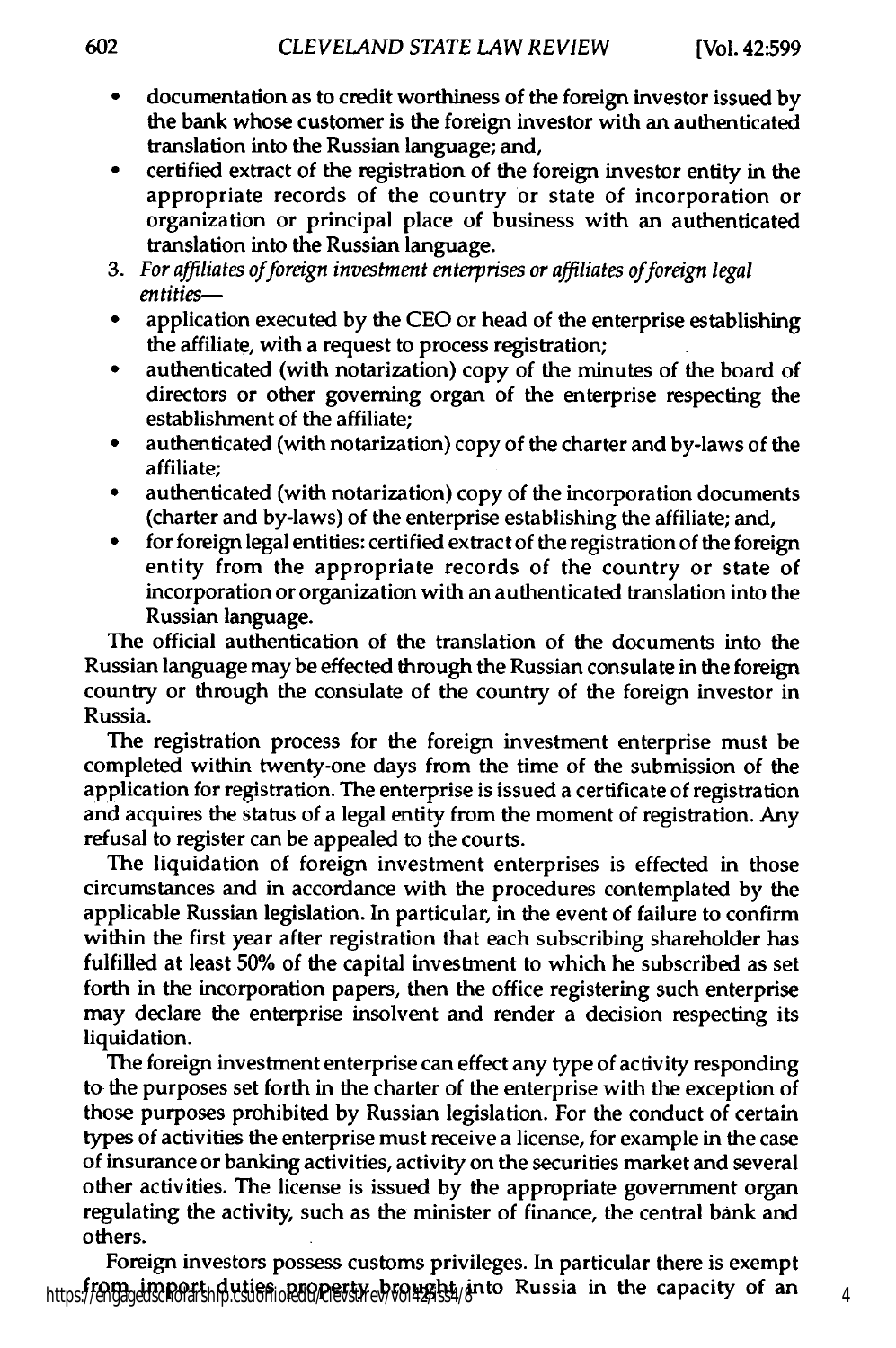investment in stated capital of the enterprise and contributed to the enterprise **by** the foreign investor within the limits of the prescribed term for contributions to initial capital, established in the incorporation papers. Also exempt from duty may be property designated strictly for production purposes and property brought in **by** foreign workers for their own use.

Foreign investment enterprises as well as foreign investors must pay taxes as fixed **by** the Russian tax laws. Those enterprises which operate in the priority sectors of the economy and in special free trade zones may be able to obtain privileged tax treatment. The tax system of Russia is just coming into effect and appears at the moment very complex. The tax system encompasses tens of different federal, regional and local taxes. In particular, the tax rate on profits for all enterprises since January 1,1994, has been **35%.** In addition there is a tax on value added, on personal property, on advertising, and other taxes.<sup>5</sup>

Labor relations for a foreign investment enterprise are regulated **by** Russian labor legislation, the applicable collective bargaining agreement and individual employment contracts. Foreign workers receiving their earnings in a foreign currency, after payment of taxes, may transfer the remainder abroad. Pension payments on behalf of foreign workers may be transferred to the pension fund of the worker's domicile in the currency and per the conditions prescribed **by** such foreign country.

Often, instead of establishing a separate legal entity, foreign legal entities prefer to conduct their business activity on Russian territory through a permanent agent/representative as such agent needs register only with the tax authorities. The representation of foreign legal entities may be effected through bureaus, offices, and agencies as well as through individual persons, duly authorized **by** the foreign legal entity to represent their interests in Russia.

Registration of the agent/representative may be made without charge. For such registration there must be submitted a certified extract of registration of the foreign legal entity from the appropriate record office of the foreign legal entity's country of origin along with a power of attorney to the head of the agency issued **by** the **CEO** or managing person of the foreign legal entity. The taxing authority charged with registering the agent then issues to the registering agent/representative a certificate of registration for a five year term. After that the agent/representative may open ruble and foreign currency bank accounts.

As distinct from Russian legal entities, including foreign investment enterprises, there exists no requirement in the Russian legislation for the agency/representative to have an accountant prepare periodic financial statements of its business activity. The agent/representative may submit one tax return per year and pay the tax on profits one time annually without making any advance payments on the basis of a declaration of estimated

<sup>5</sup>For a further discussion of the range of corporate profit taxes in Russia as **well** as other taxes, including VAT, and import and export tariffs, see Eric T. Bruder, *Russia's Rapidly Changing Tax Structure Creates a Challenge for U.S. Business,* Bus. **AM.,** Nov. 1994, at **30.**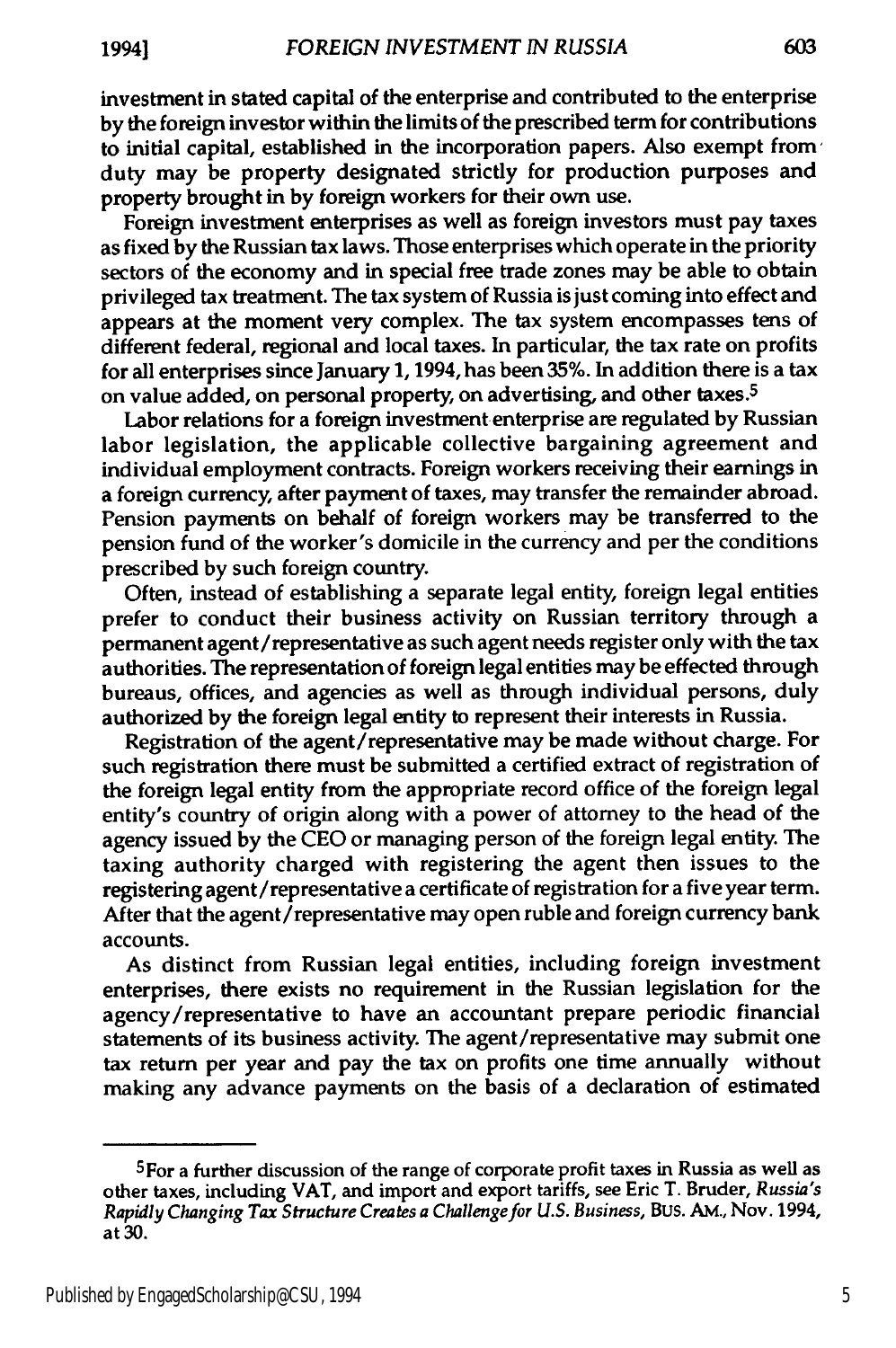income. The tax on profits is assessed only on that portion of the profits of the foreign legal entity, who maintains an agent/representative in Russia and which is earned in connection with the agent/representative in Russia. The tax is calculated in rubles and need not be paid in cash. According to the wishes of the taxpayer the tax may be paid in a foreign currency adjusted to the value of the ruble as quoted **by** the Central Bank on the date the tax is paid.

As has already been noted foreign investors may obtain a share participation in an existing Russian business enterprise, in the form of such enterprise's stock or other securities. In this regard, if the share acquisition is effected through payment in a foreign currency, then the enterprise in question is considered a foreign investment enterprise. If the acquisition of shares is paid for in rubles, the enterprise will be considered a foreign investment enterprise only if the foreign investor acquires more than **50%** of the stock ownership or participatory share.

Foreign investors may acquire an ownership share in privatized government enterprises practically on the same terms as Russian share buyers. Foreign investors may participate in securities auctions and public sales, make investment trades, and buy shares in public companies. Acquisition of shares in privatized companies engaged in the production of fuel oil, the extraction and processing of ore, precious stones, semiprecious stones, precious metals, and radioactive elements is subject to the decision of the government of the Russian Federation or of its constituent republic.

Foreign investors and foreign investment companies are granted the right to the use of real estate, including renting land as well as to the use of other natural resources in accordance with the legislation of Russia. The sale of land parcels to foreign legal entities or persons so far has not been put into practice although existing law contemplates such practice, specifically Decree No. **631** of the President of the Russian Federation dated June 14, **1992.6** Foreign investors may obtain the right to rework or process natural resources on the basis of concessionary agreements, consummated **by** the foreign investors with the government of the Russian Federation or its duly constituted authorities. The duration of such concession agreements cannot be more than fifty years. At the present time there is work underway on a draft of a new law pertaining to this problem and entitled, "Concerning Concession Contracts and Agreements Relative to the Division of Output."

Russia maintains several free trade zones wherein is established a range of privileges for business activity for foreign investors and enterprises: streamlining of the registration procedures, a range of tax privileges, a lower rate of payment for the use of land and other natural resources, a special

<sup>6</sup> President's Edict No. **631,** Procedure Governing Sale of Land Parcels at Privatisation of State and Municipal Enterprises, June 14,1992, *available in* **LEXis,** Europe Library, Sovleg File.

Paragraph **3** of Edict No. **631** states: "Any legal and natural person, including foreign persons, and stateless persons, recognized as purchasers under the Privatisation of State and Municipal Enterprises in the RSFSR Act, may bepurchasers of land parcels, under the present Procedure."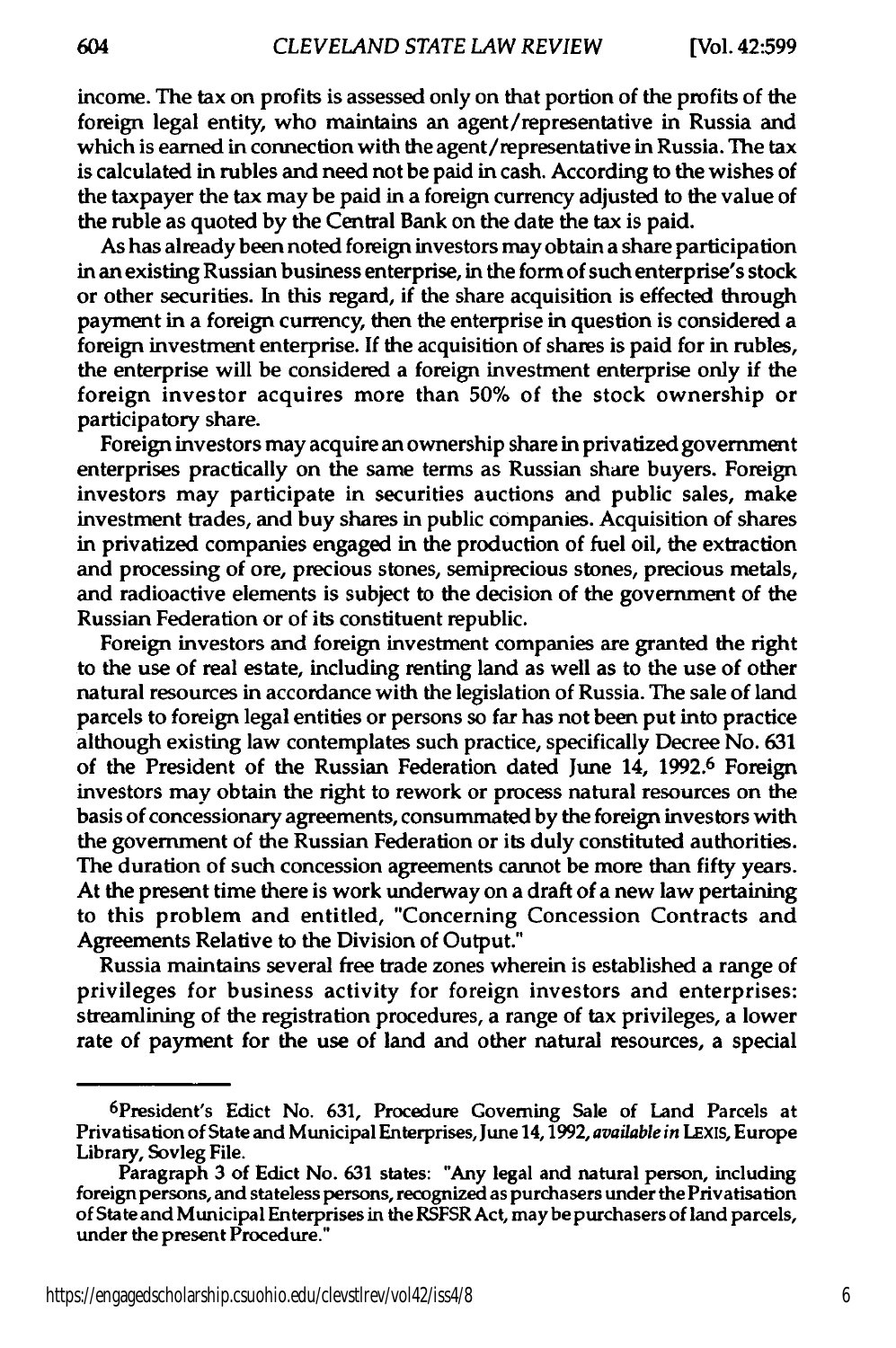customs regime, procedures for entry and exit from the zone without the necessity of visas for foreign citizens and so on. The most successfully developed free trade zones are Nakhodka and Vyborg.7

St. Petersburg appears to be one of the most forward looking regions for foreign investment. $8$  At the present time in St. Petersburg there are registered almost **8,000** foreign investment enterprises from more than forty countries of the world. In this regard there are more than **850** enterprises whose capital is wholly owned **by** foreigners. Fifty per cent of all foreign investment enterprises originate from ten countries: **11.25%** American; 10% Finnish; **8.5%** German; 4.7% Polish; 4.3% Swedish; **3.6%** Chinese; **3.3%** Italian; **2.9%** British; 2% Bulgarian; and **1.7%** French. In St. Petersburg there are more than ninety agent/representatives for American companies alone. The principal attractions for such foreign capital investments are banks, all forms of transportation, telecommunications, tourism, and customs handling.

For the purpose of creating a favorable investment climate there is underway in St. Petersburg the construction of multi-faceted business centers. Already established and functioning are United States and German business centers. <sup>9</sup> There are underway in the planning stage another twenty such business centers. They are and will be called upon to assure normal business activity for foreign and Russian businessmen from the standpoint of providing them information, banking, legal infrastructure, consulting, and conference facilities.

<sup>7</sup>Nakhodka is a Far Eastern port on the Japan Sea about **100** kilometers east of Vladivostok. Vyborg is about **130** kilometers northwest of St. Petersburg, close to the Finnish border.

<sup>&</sup>lt;sup>8</sup>For corroborating opinions of Western journalists that St. Petersburg offers a favorable investment climate and investment advantages superior to Moscow, see *St. Petersburg,* Rude *Awakening,* **EUROMONEY,** Sept. 1994, at **133-38;** see also *St. Petersburg, The* Cradle *of Capitalism,* THE **ECONOMIST,** Nov. **6,1993,** at 94.

<sup>&</sup>lt;sup>9</sup>For the United States Commerce Department's version of the opening of the American Business Center at 57 Bolshaya Morskaya Street in St. Petersburg, see Cherie<br>Peacher, New US&FCS Office/American Business Center is Open in St. Petersburg, Russia,<br>BUS. AM., Nov. 1994, at 27-28. The article states clearinghouse for information on related United States government and private sector programs and offer such services as telecommunications, office and computer rental, meeting facilities, interpretation and translation, secretarial help and photocopying.